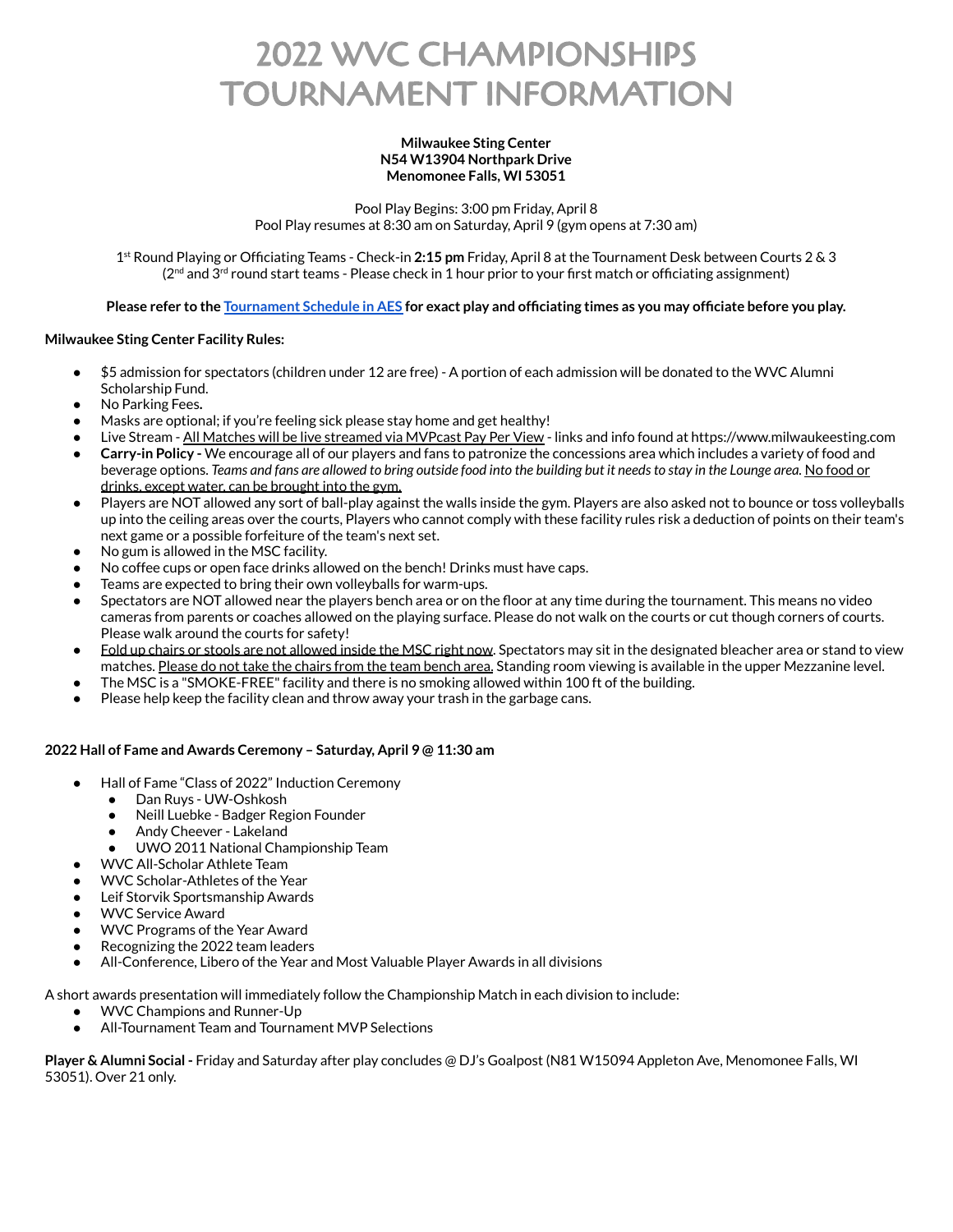**The 9th Annual NCVF Collegiate Club Volleyball Championships** – Good Luck to the following 19 WVC Teams competing in the National Championships Tournament on April 14-16 @ the Phoenix Convention Center in Phoenix, AZ. Go WVC!

| Men's D1<br>UW-Oshkosh | Men's D2<br>Michigan Tech<br>UW-Eau Claire<br>UW-La Crosse<br>UW-Platteville<br><b>UW-River Falls</b><br>UW-Stout<br>UW-Whitewater<br>Winona State | Men's D3<br>UW-Oshkosh 2 | Women's/D1AA<br>South Dakota State | Women's D <sub>2</sub><br>UW-Eau Claire<br>UW-La Crosse<br>UW-Oshkosh<br><b>UW-River Falls</b><br><b>UW-Stevens Point</b><br>UW-Stout<br>UW-Whitewater<br>Winona State |
|------------------------|----------------------------------------------------------------------------------------------------------------------------------------------------|--------------------------|------------------------------------|------------------------------------------------------------------------------------------------------------------------------------------------------------------------|
|                        |                                                                                                                                                    |                          |                                    |                                                                                                                                                                        |

#### **Thank You!**

Many thanks to **Dave Bayer** and the Milwaukee Sting Volleyball Club for hosting us again this year!

**Sara Voigt**from the Badger Region for serving as our WVC Official's Assignor. Great Job!

**Badger Region Officials** for their time, effort and expertise this season and this weekend!

**Scott Spiess from the Badger Region** for his assistance with USAV/Badger Region registration and Sports Engine rostering this year.

**Kelly Lehman**, Badger Region Tournament Director for managing our AES schedules this season.

**Jake Cosson** and Burghardt Sporting Goods for our online apparel store, and WVC Championships T-Shirts.

**Brynn Murphy**, Sales and Marketing Executive Molten Team Sports Division for sponsoring the WVC and providing balls for our event.

**Kari Conradt** and West Allis Blue for creating our WVC Championships Banner.

**Wendy Turner and RCB Awards** for creating our season awards.







"The Wisconsin Volleyball Conference creates structured, sustainable, and competitive volleyball opportunities for men's and women's collegiate club teams *while developing future leaders and lasting relationships."*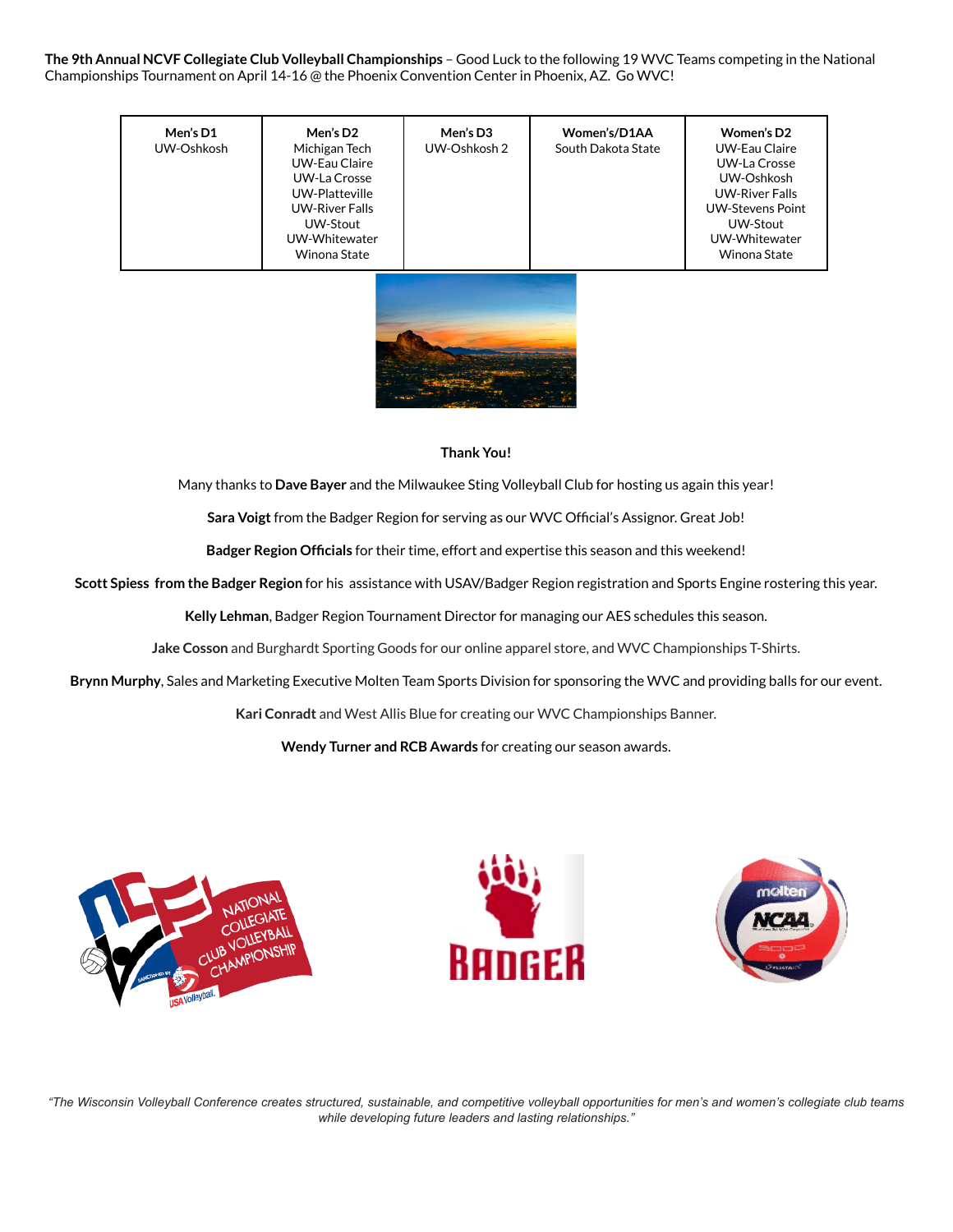## 2022 WVC CHAMPIONSHIPS TOURNAMENT FORMAT

## All Pool Play matches will start at or after the designated start time. Playoff Matches may begin ahead of schedule.

#### **Warm-ups:**

- Standard NCAA 10 minutes (2 shared passing, 4 minutes first team on court, 4 minutes second team on court)
- Warm-ups can be shortened later in the day if both teams agree.

Referees (R1's) are provided for each match. Teams must provide an R2, 2 line judges, and 2 scorekeepers for all assigned matches.

Jewelry rule from USA Volleyball states: For adult competition, jewelry may be worn provided its nature does not present a concern for safety, e.g., *extremely long necklaces and/or necklaces with large medallions, or large hoop earrings."*

Refer to <http://ncvfvolleyball.org/RulesofPlay.aspx> for uniform rules.

## **TOURNAMENT FORMAT - MEN'S DIVISION 1**

The **Men's Division 1 Tournament** will include two four team pools based on the results of the regular season. All Pool Play games and playoff matches are **best 2 of 3 sets to 25**, with the third set to 15. No point cap in any sets. The third set is played only if necessary. After pool play, all teams will advance to a challenge round followed by the MEN'S DIVISION 1 GOLD PLAYOFFS (CM winners) or MEN'S DIVISION 1 SILVER PLAYOFFS (CM Loser). In most cases, the losing team of a playoff match will stay and officiate the next match on that court (or an adjacent court). The MEN'S DIVISION 1 WVC CHAMPIONSHIP MATCH will be played at **6:30 pm on Court 2**. The following tiebreaker criteria will be used for seeding teams into the playoffs:

- (a) Overall Match Record
- (b) Head to Head Match Record
- (c) Set Percentage (sets won/total sets played)
- (d) Point Percentage (points scored/points opponents scored)
- (e) Coin Flip

### **THE MEN'S DIVISION 1 POOL ASSIGNMENTS ARE:**

| <b>Men's Division 1 Pool A</b> | <b>Men's Division 1 Pool B</b> |  |
|--------------------------------|--------------------------------|--|
| 1. UW-La Crosse                | 1. UW-Eau Claire               |  |
| 2. UW-Platteville              | 2. UW-Oshkosh                  |  |
| 3. UW-Whitewater A             | 3. Northern Michigan           |  |
| 4. UW-Milwaukee                | 4. Michigan Tech               |  |

#### **TOURNAMENT FORMAT - WOMEN'S DIVISION 1**

The **Women's Division 1 Tournament** will consist of four 3-team pools and will play standard Pool Play format against teams in your pool. All pool play and playoff matches are **best 2 of 3 sets to 25**, with the third set to 15. No point cap in any sets. The third set is played only if it is a deciding set. After the completion of Pool Play, there will be a crossover round. All first place finishers in their pools, along with the winners of the crossover round will advance to the WOMEN'S GOLD PLAYOFFS while the loser of the crossover round will advance to the WOMEN'S SILVER PLAYOFFS.The WOMEN'S DIVISION 1 WVC CHAMPIONSHIP MATCH will be played at **6:30pm on Court 3**. The following tiebreaker criteria will be used for seeding teams into the playoffs:

- (a) Overall Match Record
- (b) Head to Head Match Record
- (c) Set Percentage (sets won/total sets played)
- (d) Point Percentage (points scored/points opponents scored)
- (e) Coin Flip

#### **THE WOMEN'S DIVISION 1 POOL ASSIGNMENTS ARE:**

| Pool A         | Pool B           | Pool C          | Pool D             |
|----------------|------------------|-----------------|--------------------|
| 1. La Crosse A | 1. La Crosse B   | 1. Winona A     | 1. Eau Claire A    |
| 2. Oshkosh A   | 2. Whitewater A  | 2. SDSU         | 2. Stevens Point A |
| 3. Milwaukee   | 3. River Falls A | 3. Eau Claire B | 3. Winona B        |